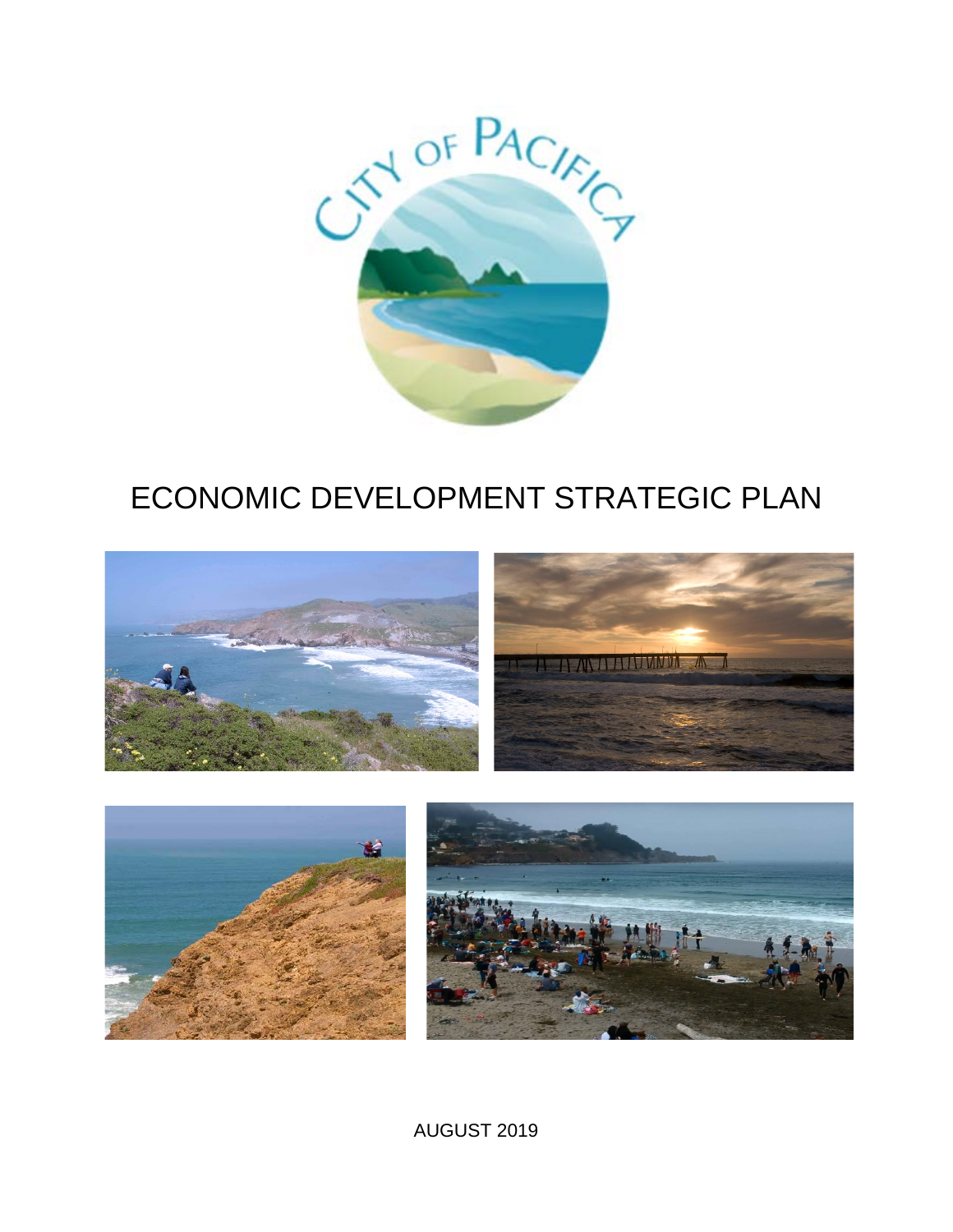#### Economic Development Strategic Plan - City of Pacifica

## **Background**

In May 2015, the City hired its first Economic Development Manager and prepared an initial Economic Development Workplan. This Economic Development Strategic Plan for FY2019-20 is intended to be a more comprehensive strategy document than the initial FY2015-16 workplan, and will guide the City's economic development priorities as directed by the City Council. In addition, later in FY2019-20, the City Council will be initiating a Vision 2025 strategic planning process, the scope of which will include assessing additional economic development strategies to build off of this plan.

Economic Development activities continue to be critical for Pacifica, and a high priority to the City Council, because Pacifica's near-term and long-term financial forecast shows on-going expenditures exceeding on-going revenues for maintaining current service levels.

#### Economic Development Strategic Plan Summary

The Economic Development Strategic Plan addresses 4 goals for economic development in the City of Pacifica:

- 1. Attract new businesses to vacant commercial sites
- 2. Assist new businesses with the permit and development process
- 3. Retain existing businesses to maintain the city's sales tax base
- 4. Implement specific strategic economic development goals for Pacifica as adopted by the City Council

# City of Pacifica City Council Goals (Adopted April 25, 2019)

The Economic Development Strategic Plan directly supports the following City Council goal:

• **"Fiscal Sustainability"** includes investing in economic development to increase revenues, funding a reserve/emergency fund, and being well prepared for grant opportunities.

Economic Development indirectly supports numerous other City Council goals by sustaining, if not increasing, City tax revenues, which in turn allows future resource allocation flexibility to support activities that fulfill other goals such as:

- o **"An Engaged Community"** includes taking actions to restore trust in city government, expanding communication, and building community.
- o **"Stewardship of City Infrastructure"** includes repairing/replacing outdated city facilities such as city hall, the libraries, fire stations, etc., improving streets, and responding to impacts of sea level rise.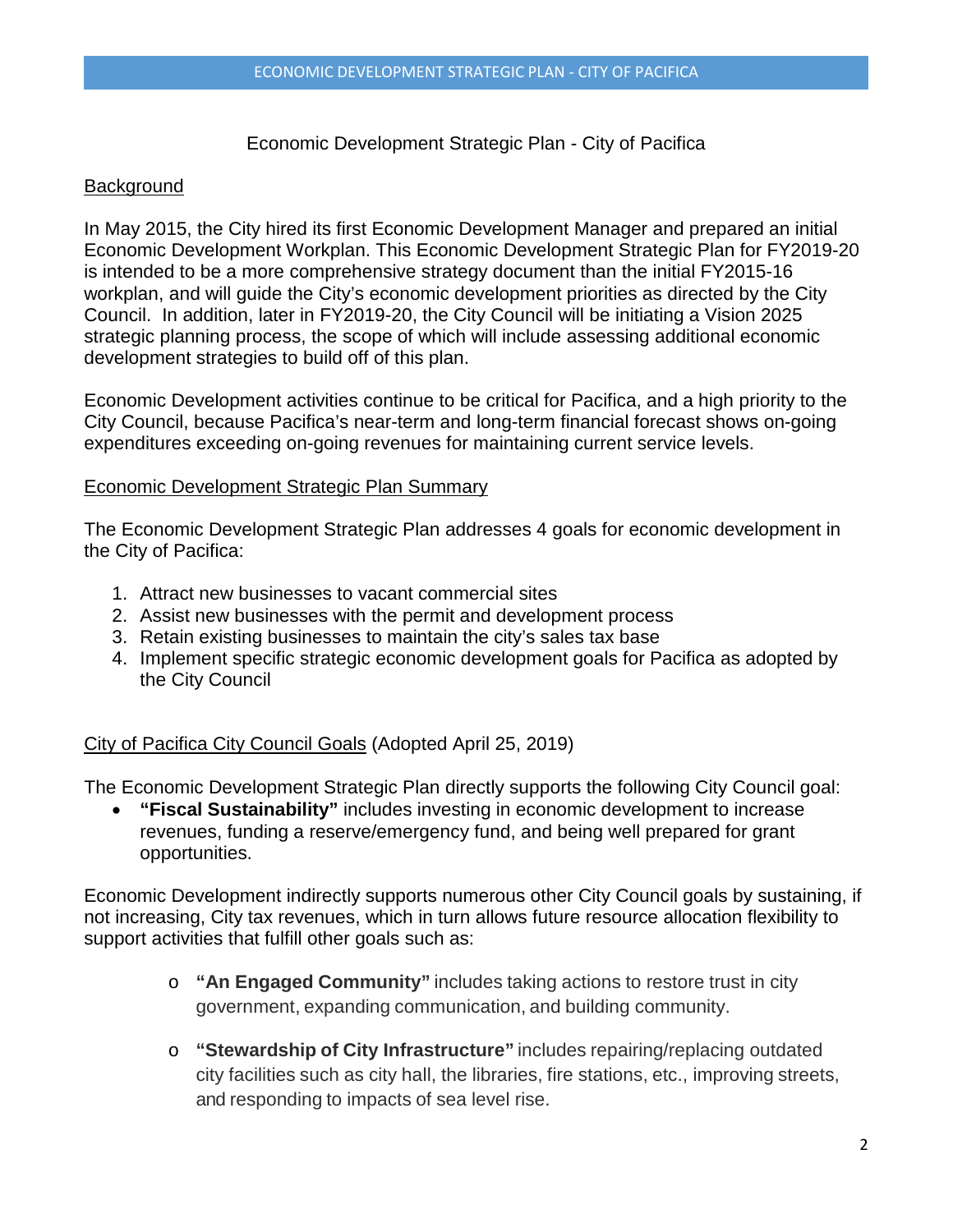- o **"A Healthy and Compassionate Community**" includes addressing affordable housing and mental health services, investigating strategies related to homelessness, and supporting youth services.
- o **"Environmental Sustainability"** includes mapping out parks and open space, preserving hillsides and beaches, paying attention to flora and fauna needs, environmental health, and climate adaptation.
- o **"A Strong City Workforce Infrastructure"** includes strategies to address employee retention and attraction challenges, engaging staff in decision-making, and recognizing staff.
- o **"Maintaining a Safe Community"** includes supporting our first responders (police, fire, public works), responding to storm emergencies, protecting people, property, businesses, and our infrastructure (streets, sidewalks, storm and waste water), and engaging in emergency preparedness activities.

# FY2019-20 City Council Priorities

The following priorities adopted by the Pacifica City Council for FY2019-20 are directly or indirectly related to Economic Development:

- $\triangleright$  Complete an update to the Economic Development Plan and continue economic development efforts
- $\triangleright$  Begin a strategic planning process to articulate a long-term and financially sustainable vision for Pacifica
- $\triangleright$  Continue other on-going priority projects from previous years:
	- "Other projects" for Economic Development include the 2212 Beach Blvd hotel site, Palmetto Avenue improvements, Street Banner program
- ▶ Complete a Sharp Park Specific Plan
- $\triangleright$  Implement litter-prevention strategy pilot programs
- Convene and participate in a Pacifica task force on homelessness and recreational vehicles, and consider task force final recommendations related to City laws, policies, property, programs/operations, or funding

# **I. Definition of Economic Development & Goals of Economic Development**

A. Definition of Economic Development

The *International Economic Development Council* (IEDC) defines economic development as **"A program, group of policies, or activity that seeks to improve the economic well-being and quality of life for a community, by creating and/or retaining jobs that facilitate growth and provide a stable tax base."** Economic development is a concerted effort on the part of the responsible governing body in a city or county to influence the direction of private sector investment toward opportunities that can lead to sustained economic growth. In turn,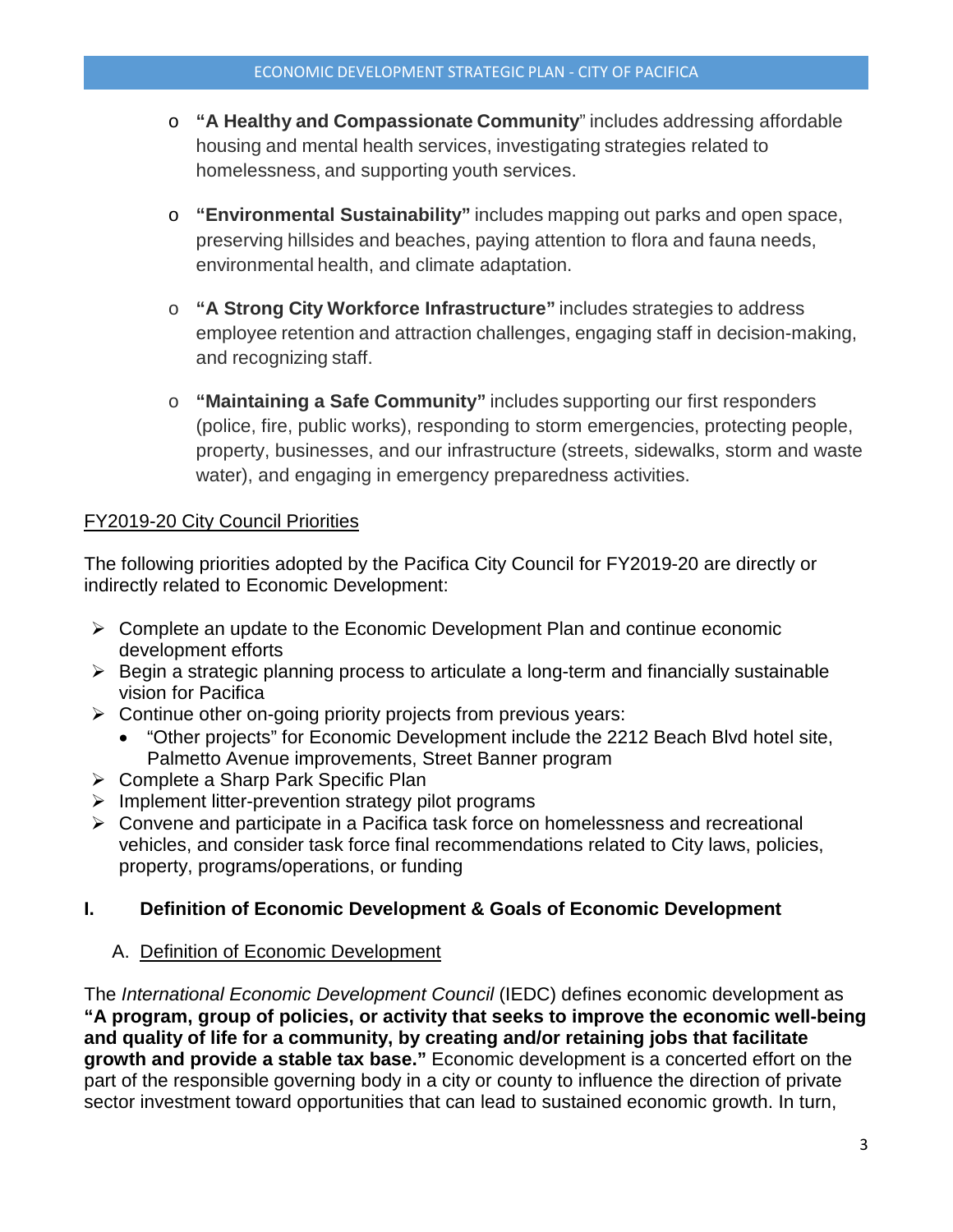sustained economic growth can provide profitable business opportunities for employers, sufficient incomes for the local labor force, and tax revenues for community projects, programs and maintaining an infrastructure to support this continued growth.

#### B. Goals of Economic Development

The purpose of economic development is:

- To increase the tax base of communities in order to provide higher quality public services to citizens
- To diversify the economic base and thereby cushion the community against economic shocks

# C. Economic Development Functions in Pacifica

In Pacifica, the functions of economic development fall into three basic categories:

- 1. Point of inquiry for new and existing businesses and beginning business relationships
- 2. Designing and leading programs and projects that are directly related to economic development and support the fundamental strategies of economic development
- 3. Supporting other department/citywide programs and projects indirectly related to economic development

# **II. Implementation of Economic Development Goals and Strategies**

# A. Point of Inquiry

In Pacifica, economic development activities are designed to enhance existing commercial districts to create quality shopping and dining experiences, and encourage activities and development that attracts both visitors/tourists and local residents. One of the primary functions of an economic development program is to respond to economic development inquiries. These inquiries come from developers, current and potential business owners, property owners, government organizations, media, community organizations, residents, and visitors. The inquiries reach economic development in a variety of ways – phone calls, emails, letters, drop-ins at the city hall public counter and other city department public counters, internal inquiries from city council, city staff and city commissions and committees, and community and governmental organizations. In general, inquiries are directly related to economic development issues; staff also answer inquiries on business licenses, permits and other city-related activities. The inquiries are answered through phone calls, email and in person.

Unlike some other jurisdictions in the Bay Area, Pacifica's economic development resources are limited. This economic development strategic plan is designed to create the environment for new businesses to be successful in Pacifica, and for existing businesses to continue to grow and remain in Pacifica. Pacifica's Economic Development Program ability to provide on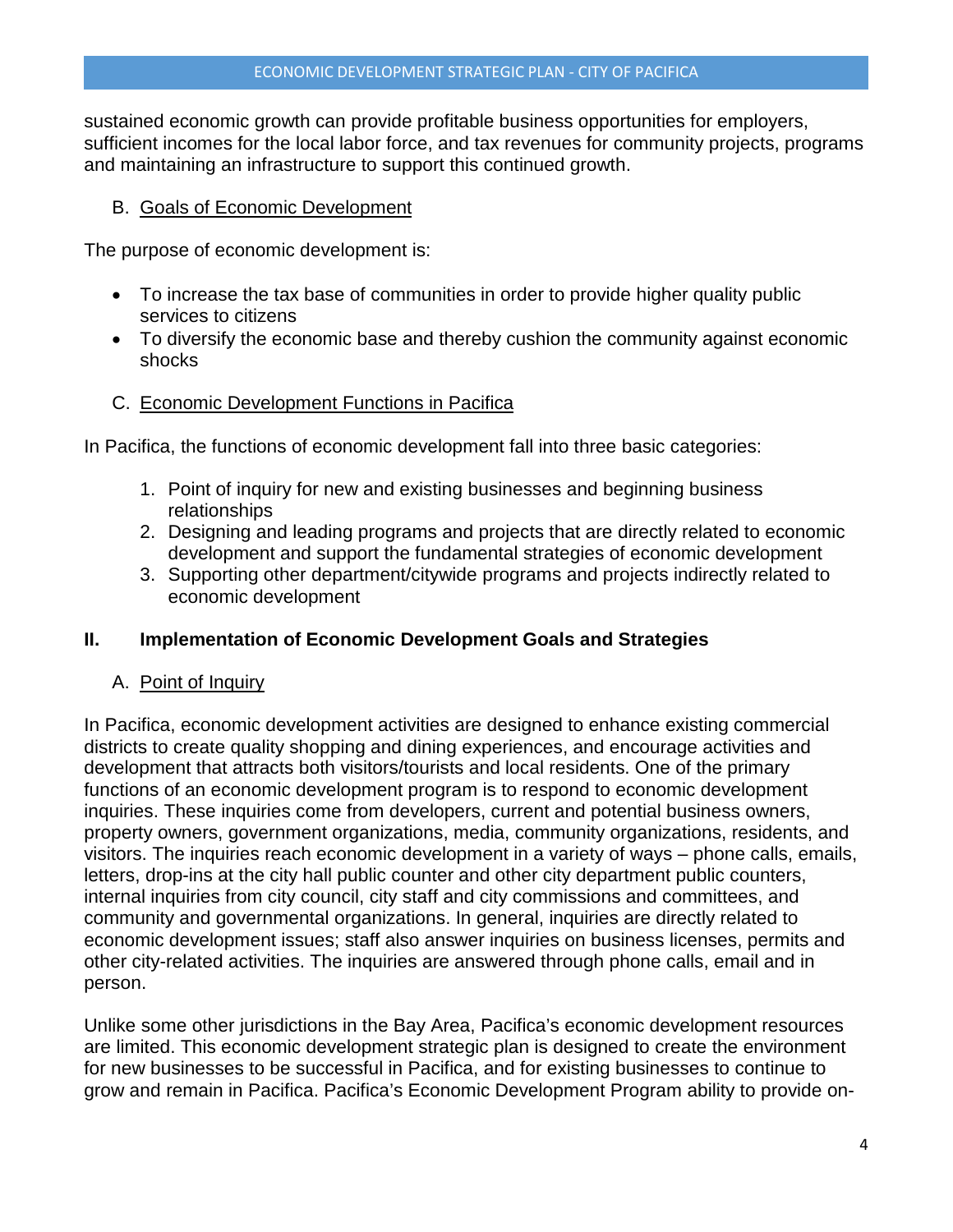going technical assistance to businesses is constrained. The program will continue to develop tools to assist businesses in Pacifica, which is a key element of this economic development strategy. The Program will also continue to engage businesses, developing relationships with the business community and providing information and access to resources.

While the Economic Development Program is led by the Economic Development Manager in the City Manager's Office under the direction of the City Manager in accordance with City Council policies and decisions, all departments in the City of Pacifica support economic development efforts, either directly or indirectly. For example, the following list by departments shows many Economic Development related activities:

- City Attorney: review & approval of ordinances, resolutions, council items, Hotel Business Improvement District (BID) renewals;
- City Clerk: council resolutions, noticing requirements, document research;
- Finance: business licenses, tracking of sales taxes, Transient Occupancy Tax [TOT], Hotel BID assessments;
- Fire: inspections for new businesses;
- Parks, Beaches & Recreation: leases, beach and community events, marketing, child care;
- Planning: land use, zoning, use permits, building permits, and code enforcement;
- Police: security plans for cannabis businesses, permits for special events;
- Public Works: infrastructure, capital improvement projects, trash and graffiti removal, street banners.

The Economic Development Committee (EDC) is an advisory committee to the Pacifica City Council. EDC committee members are appointed by the City Council, and by City Council resolution includes a representative of the Pacifica Chamber of Commerce. The EDC is staffed by the Economic Development Manager, and exists to support the City's economic development goals, including the retention of local businesses in Pacifica, the development and expansion of local businesses, and assist in the attraction of new businesses to Pacifica. Specifically, the objectives of the EDC are to:

- Work with the Economic Development Program, the community and visitors in the identification of new businesses that fill a neighborhood business market gap;
- Provide a forum for exchanging ideas, education, information, and addressing the business and economic needs of the business community and its residents and visitors;
- Reach out to the business community, residents, and visitors to promote business development and support the implementation of the City's Economic Development Plan

The EDC's workplan, approved by the City Council in April 2019, includes specific tasks designed to assist with the implementation of the Economic Development Strategic Plan. These tasks generate work product that helps fulfill the goals and objectives of the Economic Development Strategic Plan, and tangible materials that assist with the implementation of economic development programs and projects.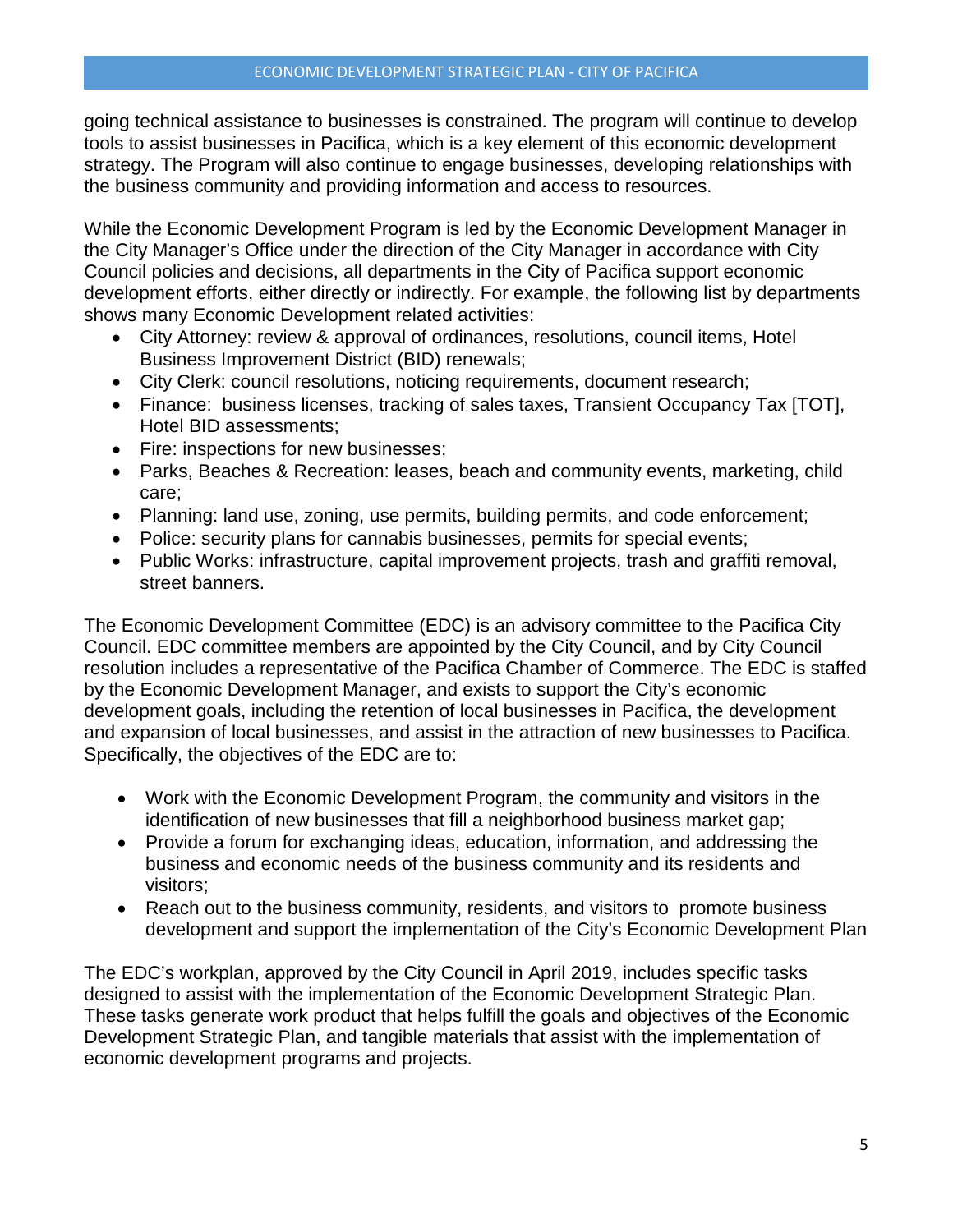#### B. Economic Development Programs and Projects

#### 1. Baseline Economic Development Activities

**Business Attraction** – the attraction of new businesses to targeted commercial destinations ("destination retail") in Pacifica in existing/new commercial spaces. These new businesses will preferably have a primary customer base within  $\frac{1}{2}$  mile – 1 mile of the commercial space as a neighborhood-serving business, targeted for that commercial space/neighborhood through projected neighborhood retail need and a familiarity with the existing neighborhood retail and service businesses. Destination retail offers a broad range of retailers and settings for shoppers, from the small, unique and independently owned shops to regional and nationally recognized retailers. In Pacifica, working closely with commercial real estate brokers is important to keep accurate and up-to-date listings of available commercial spaces, with detailed information on site specifics (square footage, lease rates, type of commercial space, availability, etc.). The addition of current information on "How to Start a Business in Pacifica", with additional resources and agency contact information is available to new potential businesses in a brochure as well as posted on the city's website.

**Business Retention** – neighborhood-oriented business districts provide basic goods and services to surrounding residential households. Businesses within these districts range from independent operators to regional and nationally recognized vendors. The critical factor that keeps these businesses thriving is their ability to attract local and regional residents as patrons. Local dollars play a vital role in supporting the revitalization and success of local neighborhood retail districts. Retaining businesses in Pacifica provides a continuing foundation for the city's sales tax base. As individual businesses close and, over time, are replaced by new businesses, the loss of an individual business does not dramatically affect the city's sales tax revenues. Retention of the city's primary business clusters (including restaurants and hotels, fuel and service stations, food and drugs) is vital to maintaining the city's sales tax base. Business retention includes developing working relationships with store owners and managers, and serving as liaison to address problems/issues with other city departments (e.g., illegal dumping, graffiti removal, technical assistance with building upgrades and/or expansion, etc.). Developing these relationships with business owners and operators allows economic development efforts to concentrate on proactively preventing issues and problems. In turn this approach allows businesses to concentrate more on serving their customer base. Business retention efforts also can provide advance information on business closings and relocations, and gives staff time to adjust and react to these changes which occur with regularity in small business operations.

**Business Expansion** - the decision to relocate or expand a business is complex and often expensive. Businesses relocate and expand for a variety of reasons - larger commercial space (or downsizing, taking advantage of an opportunity to lower business expenses, consolidate business activities and retain their business within the city limits), location, better customer parking and access, improved lease rates (or the loss of a lease), etc. These businesses need to maintain their current customer base while hoping to expand their customer outreach and serve new clients. Part of the economic development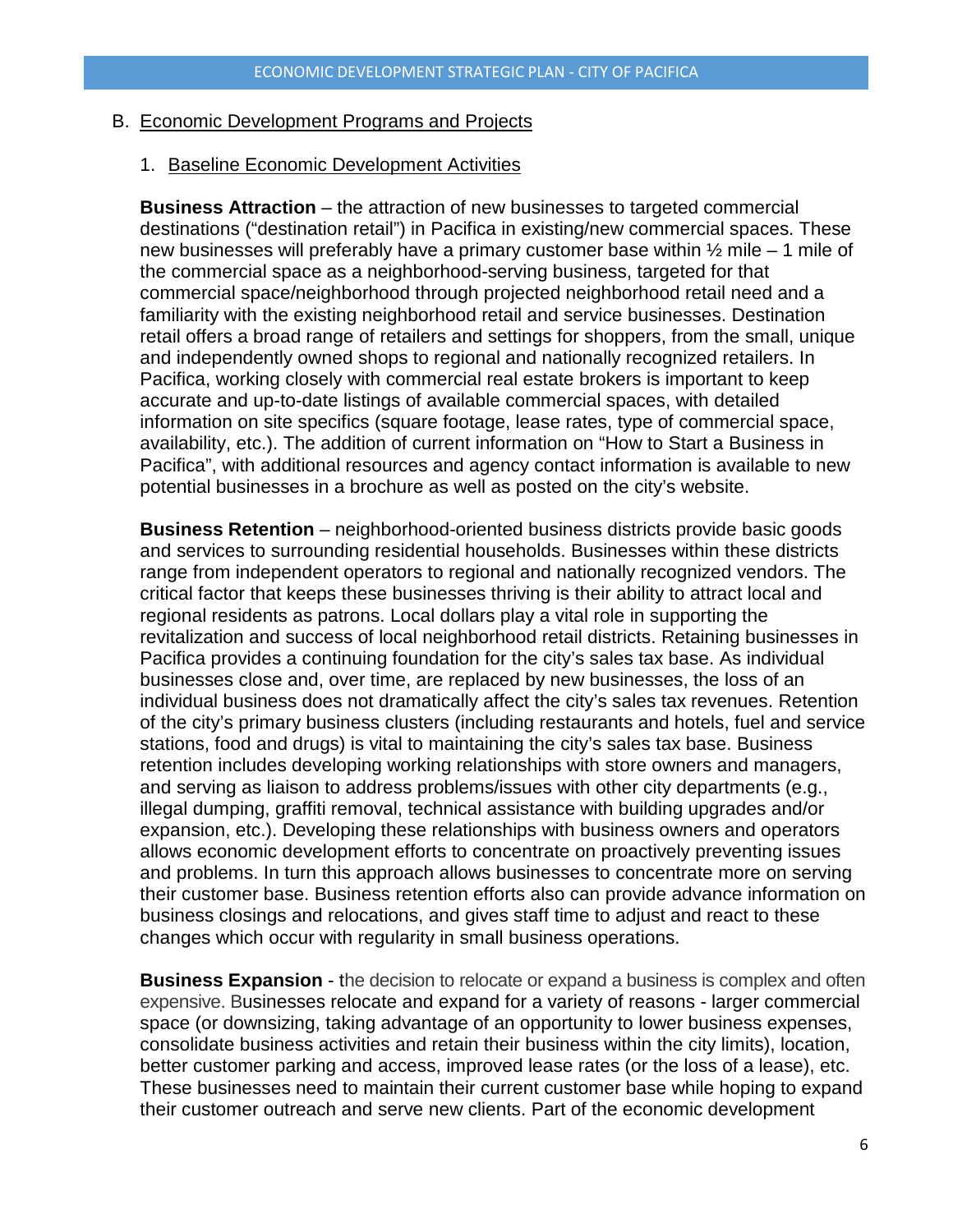strategy to assist Pacifica business with relocation and/or expansion includes maintaining a current database of commercial spaces, as well as providing information on new commercial spaces under construction or in the pipeline of current development activity.

### 2. Economic Development Programs

#### **a. How to Start a Business in Pacifica**

- Description: A pdf handout with links to additional information online through the Economic Development website. The brochure outlines the basic steps a new potential business owner should consider when starting a business in Pacifica. The brochure provides basic business start-up information; additional resources, city departments and local, regional and national governments agencies with contact information is available online for viewing, printing & downloading. Brochure and website content will be updated as new resources become available and changes in City policies are adopted.
- Current Status: In conjunction with the Economic Development Committee (EDC) Subcommittee, community organizations and business owners, the first edition of the "How to Start a Business in Pacifica", with its accompanying document "Additional Resources and Agencies to Contact for Starting Your Business in Pacifica" will be completed and placed on the city's website in August 2019.

Key Milestones:

- By August 2019, publish 1<sup>st</sup> edition of the brochure and additional resources for printing & downloading from the city's website;
- TBD, revisions and updates to the brochure & online information as necessary.

# **b. Shop Pacifica/Visit Pacifica Marketing Campaign**

- Description: An online and interactive campaign designed to encourage local residents to support local businesses; shop locally for goods and services; promote increased local business-to-business sales; educate local residents on the effects and benefits of local shopping; promote Pacifica as a shopping and tourist destination; reduce retail leakage; maintain & increase sales tax generation from local businesses. Marketing efforts to designate Pacifica as a visitor-serving and tourist destination, in conjunction with the Pacifica Hotel BID and the Pacifica Chamber of Commerce.
- Current Status: In conjunction with the Economic Development Committee (EDC) subcommittee, the initial steps of outlining a Shop Pacifica/Visit Pacifica marketing campaign approach are in process, with additional meetings schedule throughout the fiscal year.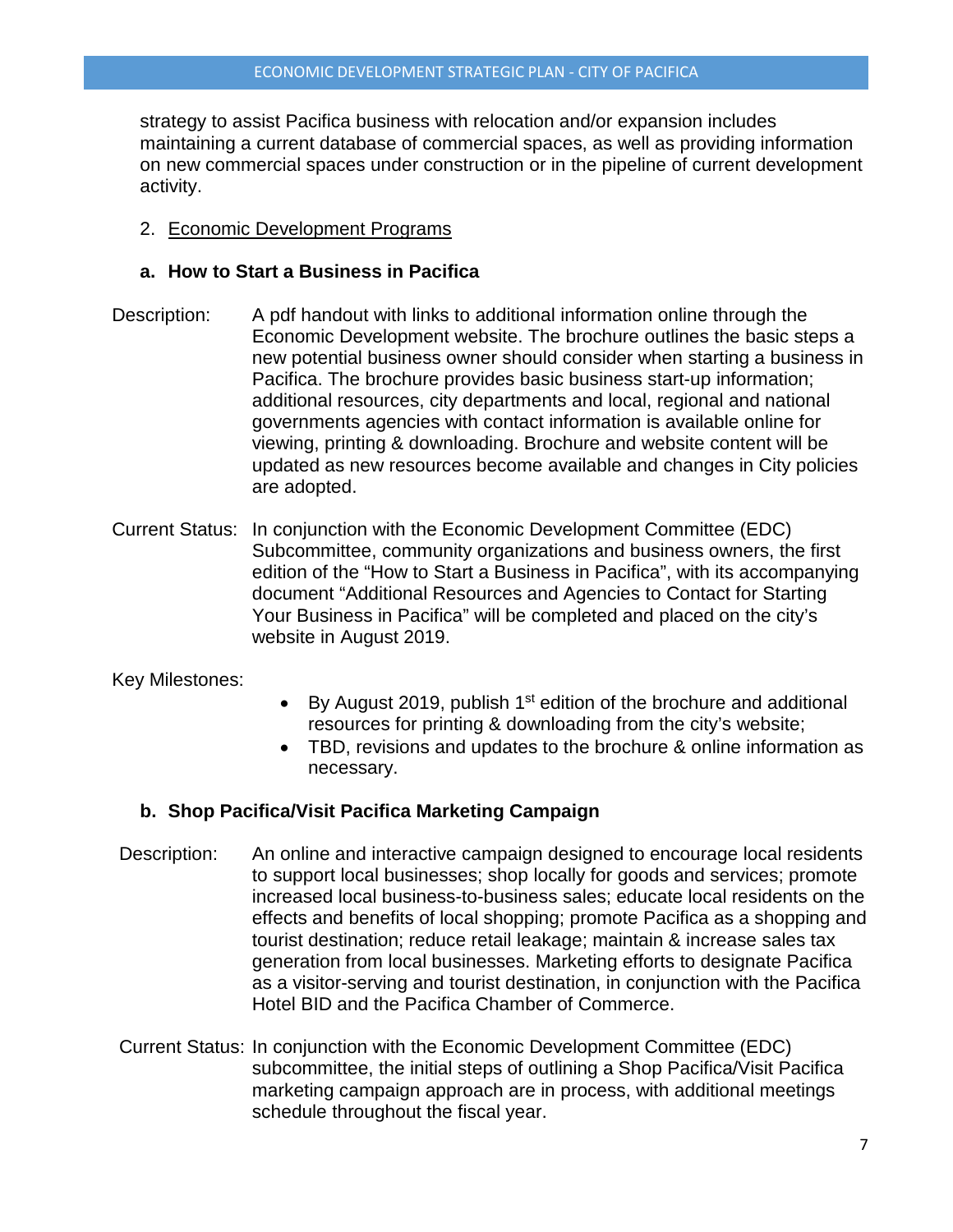Key Milestones:

- By September 2019, complete EDC and Economic Development Manager draft of initial Shop Pacifica/Visit Pacifica campaign;
- By February 2020, conduct assessment of campaign effectiveness, review of budget allocation, and complete adjustments/revisions to program;
- By June 2020, complete draft summary of FY2019-20 campaign and prepare updated marketing campaign for FY2020-21.

## **c. Pacifica Commercial Real Estate Brokers**

- Description: Quarterly meetings with commercial brokers to share information on commercial vacancies, matching prospective businesses with available commercial spaces.
- Current Status: The commercial broker community continues to send information on commercial vacancy listings in Pacifica to the Economic Development Manager. This vacancy information is used to answer inquiries on commercial vacancies in Pacifica from new and existing commercial vendors, and is updated regularly.

Key Milestones:

- By December 2019, post current Pacifica commercial vacancy profiles on the Economic Development website;
- By April 2020, assess effectiveness of online posting of commercial vacancies, including estimates of staff time allocated to maintaining & updating the website.

#### **d. Commercial Business Engagement**

- Description: Meetings with individual business owners, the Pacifica Chamber of Commerce, and the Pacifica Hotel Business Improvement District (Hotel BID) to strengthen relations with businesses and organizations and to share information on economic development activities.
- Current Status: The Economic Development Manager has continued to conduct meetings with individual business owners, and monthly meetings with the Hotel BID and the Chamber of Commerce. Meetings with the Chamber of Commerce have improved the process for renewal of the Pacifica Hotel BID.

Key Milestones:

• By September 2019, develop a reporting format to provide information to council on meetings with business owners.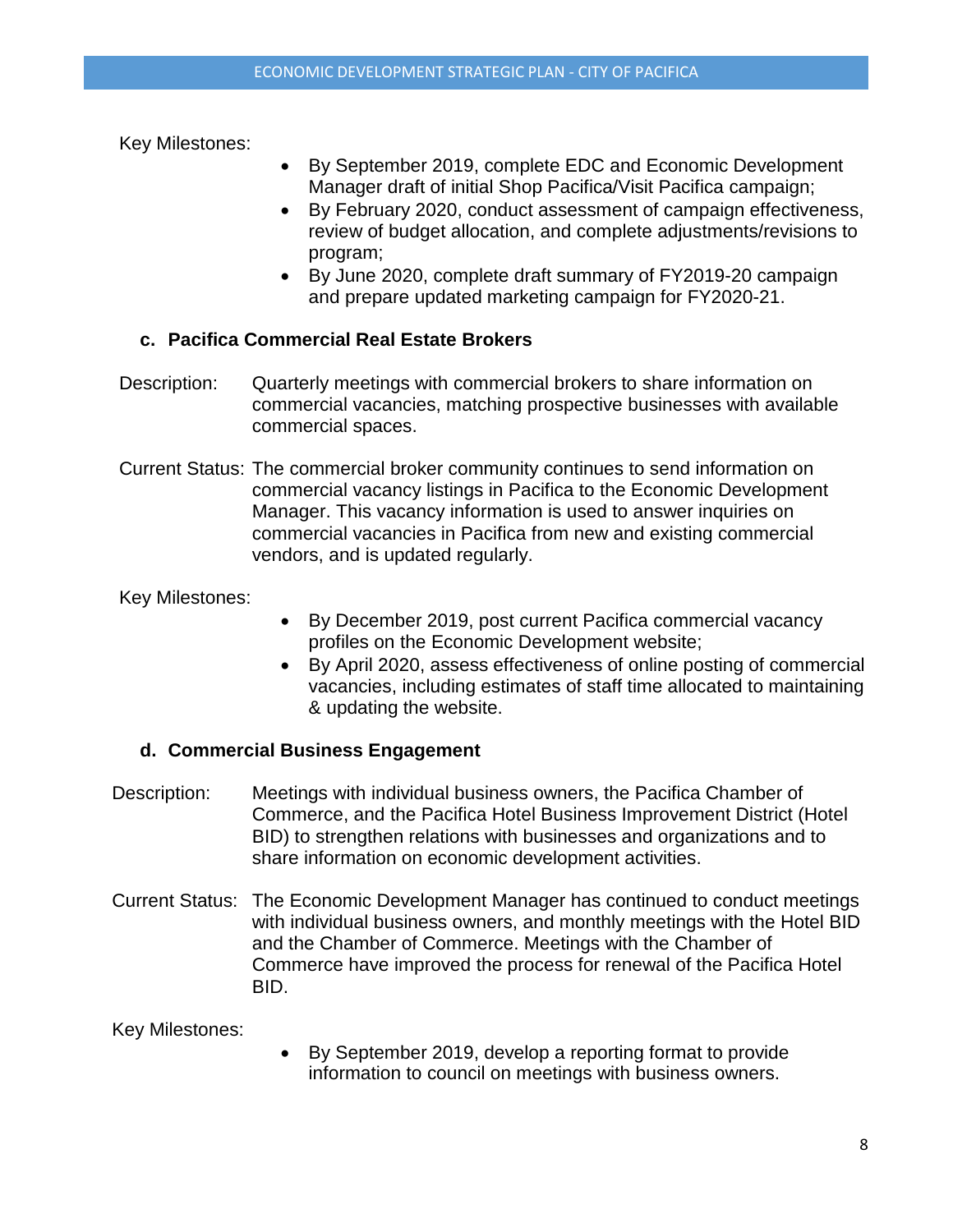#### **e. Economic Development Website**

Description: Economic Development pages on the City's website.

Current Status: The Economic Development Manager has continued to make updates to the website. Additional information to assist business owners with conducting business in Pacifica will continue to be added & updated on the website.

Key Milestones:

• By September 2019, add the "How to Start a Business in Pacifica" and additional resources pages to the website for viewing and downloading.

#### **f. Economic Development Assistance to the Planning Department**

- Description: Coordination between the Planning Dept. and the Economic Development Manager on new mixed-use and commercial developments in Pacifica, including participation in pre-development conferences and coordination and participation in community group meetings on proposed development projects.
- Current Status: The Economic Development Manager and the Planning Department currently coordinate on pre-development conferences for potential development projects in Pacifica. Economic Development also participates in the Planning Department Project Review Committee (PRC) meetings as required.

Key Milestones:

• By December 2019, meet with Planning Director to evaluate the effectiveness of economic development participation in the PRC meetings and pre-development conferences, and provide feedback to adjust process as necessary.

#### **g. Support to Economic Development Committee**

- Description: The Economic Development Manager (EDM), as city staff liaison to the EDC, provides support and technical assistance to the EDC in the execution and completion of the Council-approved EDC Workplan for FY2019-20.
- Current Status: The Economic Development Manager continues to meet with the EDC and its subcommittees in the formation and implementation of their council approved workplan for FY2019-20.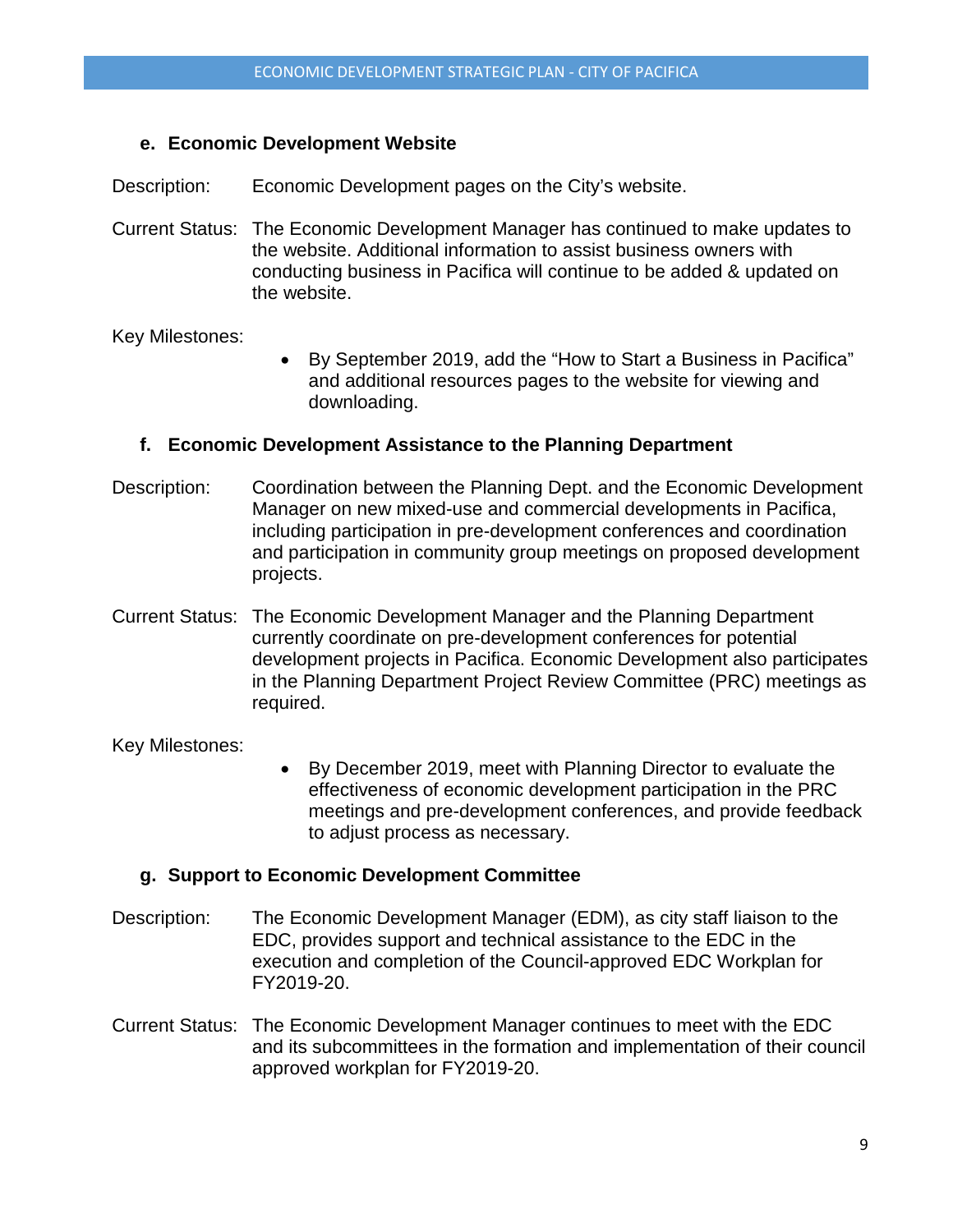Key Milestones:

- By January 2020, submit a mid-year update to the City Council on EDC Workplan activities and progress;
- By April 2020, summarize EDC Workplan accomplishments for FY2019-20, and provide proposed workplan and EDC budget for inclusion in FY2020-21 budget submittal.

## **h. Pacifica Hotel Business Improvement District (BID)**

- Description: The Economic Development Manager receives and reviews the Annual Report from the Pacifica Chamber of Commerce on Chamber activities in support of the Pacifica Hotel BID. The Economic Development Manager, in conjunction with the City Clerk and Finance Department, process the Pacifica Hotel BID annual renewal each spring for the upcoming fiscal year.
- Current Status: The Pacifica Hotel BID continues to operate under the resolution and guidelines approved by the City Council in June 2019 for FY2019-20.

Key Milestones:

- By May 2020, receive Annual Report from the Pacifica Chamber of Commerce on Hotel BID activities and projected use of funds for FY2020-21;
- By June 2020, process the Annual BID Renewal for FY2020-21.

# **i. Street Banners Program**

- Description: The purpose of the Administrative Policy for Installation of Temporary Street Banners is to outline the requirements for the installation and maintenance of street banners on City-owned infrastructure in Pacifica.
- Current Status: Street banners are being manufactured for installation on Palmetto Avenue in conjunction with scheduled events and activities in 2019.

Key Milestones:

- By September 2019, install 1<sup>st</sup> round of street banners on Palmetto Avenue;
- By March 2020, review and process applications for street banners for the succeeding twelve (12) month period (April 1, 2020 – March 31, 2021);
- By April 2020, evaluate street banner program process and summarize budget implications for inclusion in FY2020-21 budget submittal.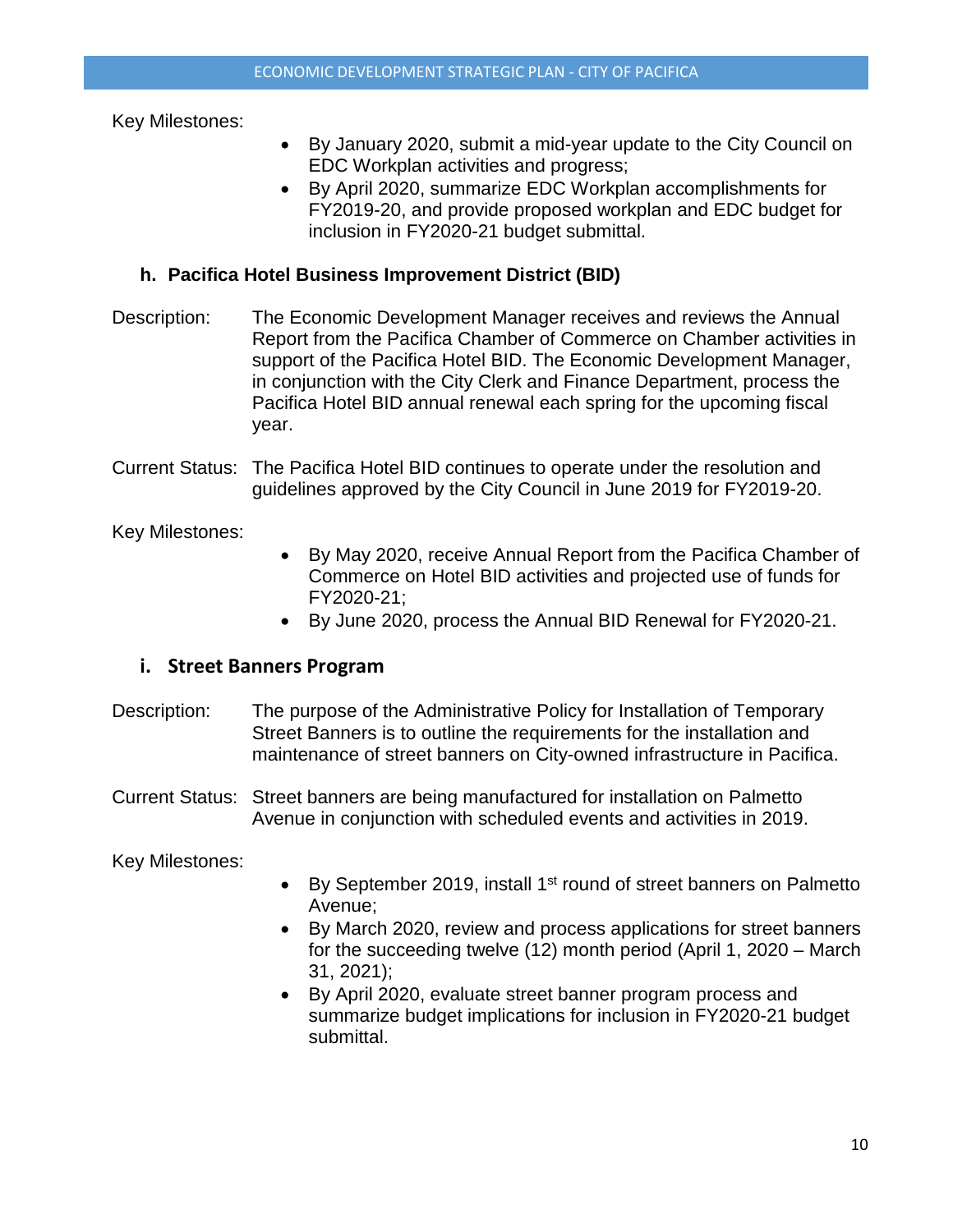## **j. Economic Development Organizations**

- Description: Membership and participation in these regional and state organizations is designed to include the City of Pacifica in the regional discussion on economic development, and the designation of Pacifica as a destination for new commercial businesses. These organizations include the Silicon Valley Economic Development Alliance (SVEDA), the San Mateo County Convention and Visitors Bureau (SMCCVB), the San Mateo County Economic Development Association (SAMCEDA), the California Association for Local Economic Development (CALED) and the International Council of Shopping Centers (ICSC).
- Current Status: Membership and participation in economic development organizations continues in FY2019-20. Both SVEDA and CALED have been instrumental in providing resources and contacts for the 2212 Beach Blvd project in Pacifica.

Key Milestones:

- By September 2019, secure memberships in economic development organizations for FY2019-20.
- 3. Economic Development Projects

## **a. 2212 Beach Blvd Hotel Site**

- Description: The 2212 Beach Blvd site has been designated by the City Council as a site to target for hotel development. The planning processes currently in process (including the update of the city's General Plan (GP) and Local Coastal Program (LCP), and developing a Specific Plan (SP) for the Sharp Park neighborhood) are designed to address the required entitlements up until the point that a site-specific development plan is needed for the hotel development site.
- Current Status: Economic development staff is currently participating in the Specific Plan process for the Sharp Park Neighborhood, which includes the 2212 Beach Blvd hotel site.

Key Milestones:

- By January 2020, reconvene project team to review progress of the SP plan process, and outline next steps for development of release of RFP/RFQ for 2212 Beach Blvd project;
- By March 2020, complete outline of RFP/RFQ process and begin development of RFP/RFQ;
- TBD, release RFP/RFQ for 2212 Beach Blvd which includes entitlements that have been addressed through the SP process.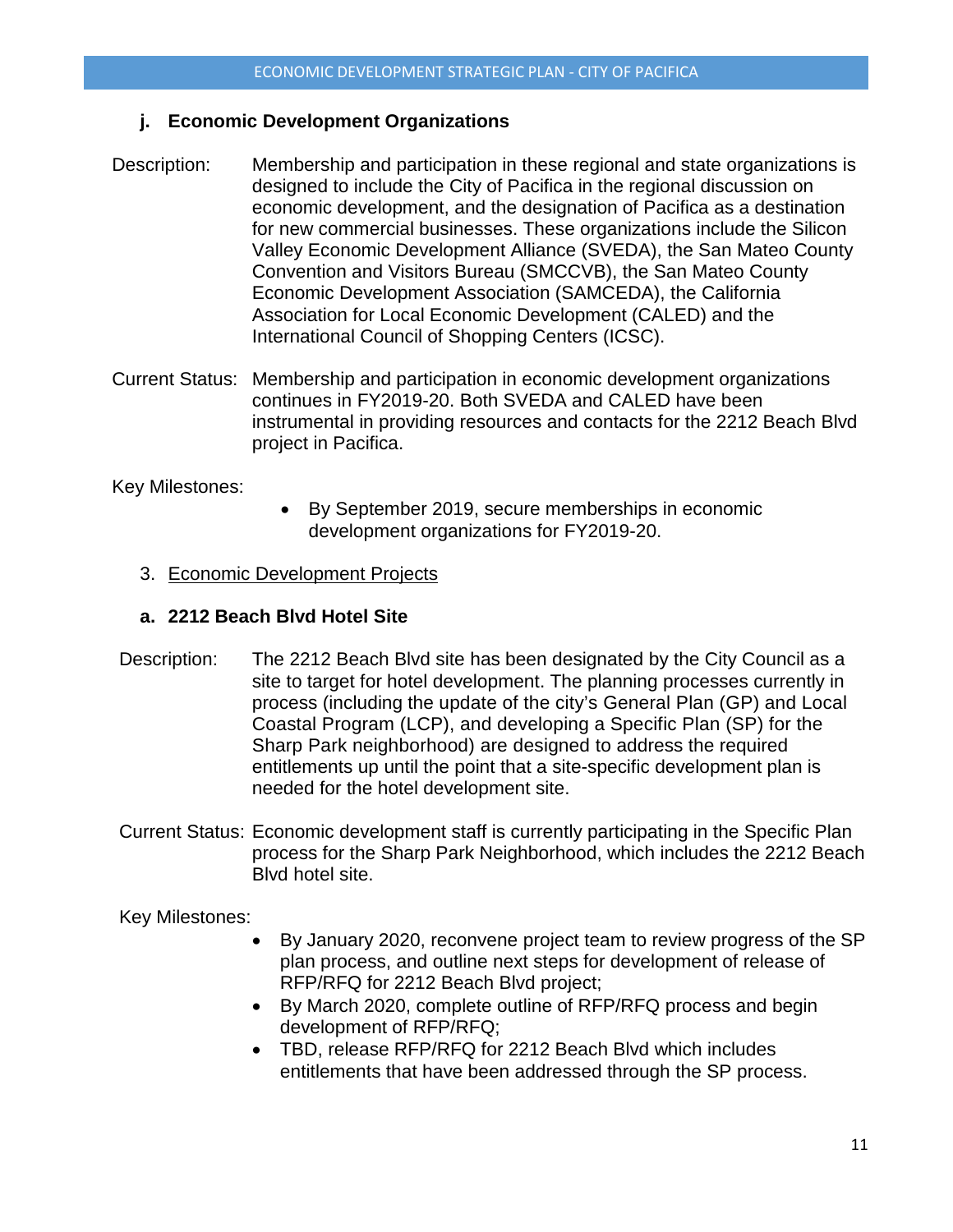#### **b. Palmetto Avenue Improvements & Promotion**

- Description: Promotion and improvements to Palmetto Avenue as part of the City's revitalization efforts to promote Palmetto Avenue as the city's "Main Street" in Pacifica.
- Current Status: Street banners promoting upcoming activities on Palmetto Avenue in process. The planning of the celebration of the completion of Phase I of the Palmetto Avenue street improvements and the kickoff for Phase II improvements is underway.

#### Key Milestones:

- By September 2019, install 1<sup>st</sup> phase of street banners;
- By November 2019, complete Phase II kickoff celebration.

## C. Economic Development Support for Citywide Programs

- 1. Specific Plan (SP) for the Sharp Park Neighborhood Economic Development staff and EDC members have attended and participated in the initial round of community discussions of the updates to the General Plan (GP), Local Coastal Program (LCP), and the Specific Plan (SP) for the Sharp Park Neighborhood.
- 2. Ocean Shore Railcar #1409 Pacifica Historical Society As PHS continues to search for a permanent location for the railcar, the Economic Development Manager continues to monitor the existing storage license agreement.
- 3. Sustainable Food Service Ware Requirements Economic Development continues to assist with the distribution of information to affected businesses.
- 4. Unhoused in Pacifica Task Force the Economic Development Manager will serve as the City representative on the Task Force and provide input from the local business perspective.
- 5. Additional Projects:
	- Ohlone Portola Heritage Day continue working with Parks, Beaches & Recreation Dept. in the planning process, and encourage the participation of hotels and businesses in the 250<sup>th</sup> anniversary commemoration
	- Economic Development Opportunities for City Owned Parcels identify city and other governmental agency properties within the city limits, and determine development opportunities for individual sites or site clusters
	- Pacifica Historical Tourism Local and regional partnerships among historic sites and museums, cultural attractions, outdoor tour guides, hotels, bed and